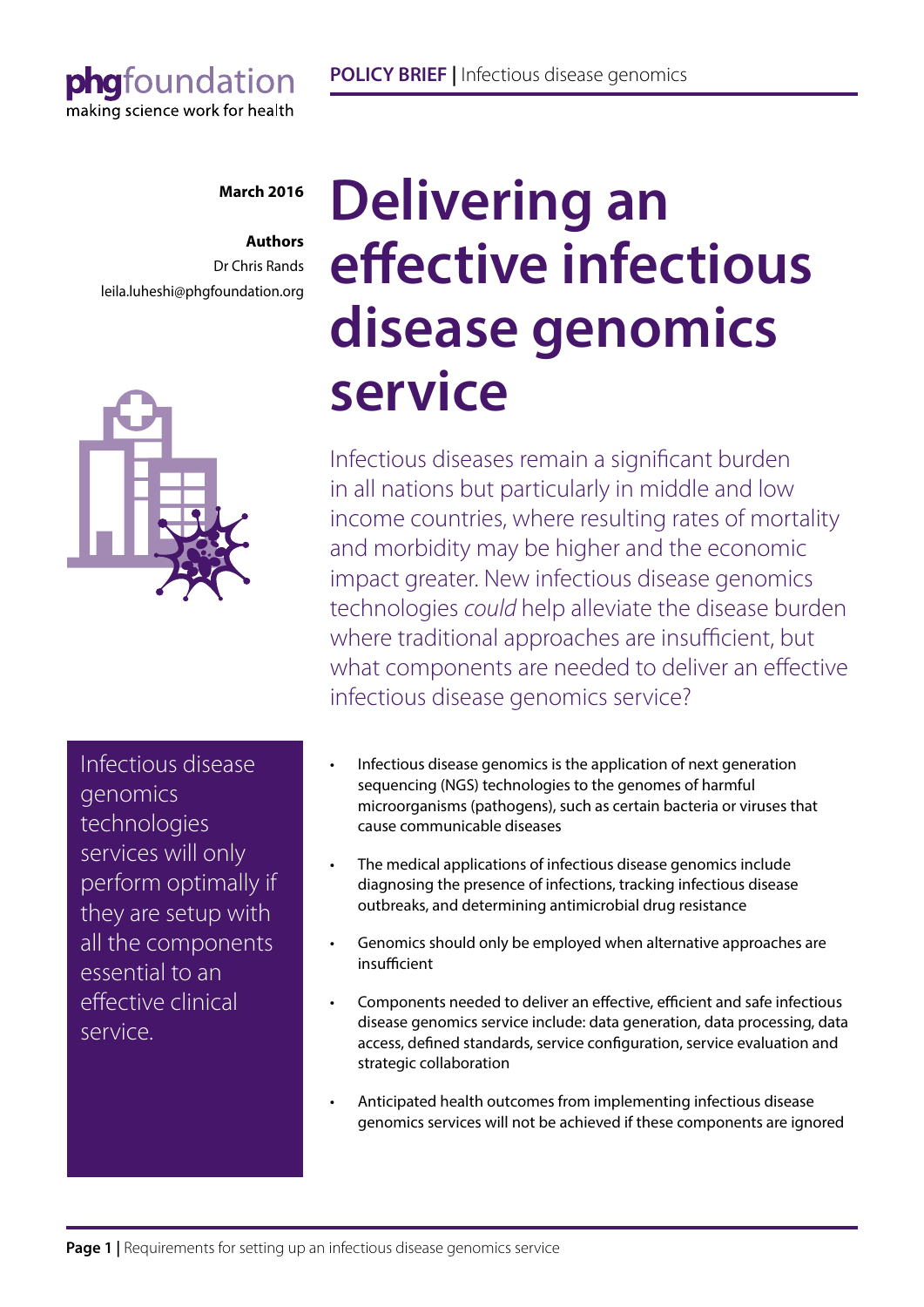The recent Ebola outbreak in West Africa highlighted the importance of rapidly and accurately detecting novel infectious disease threats, and the global shortage of effective antibiotics is a major global health concern.

## What is infectious disease genomics?

Infectious disease genomics, or pathogen genomics, is the application of next generation sequencing (NGS) technologies to the genomes of harmful microorganisms (pathogens), such as certain bacteria or viruses that cause communicable diseases. NGS covers those genomic technologies that permit the rapid parallel sequencing of DNA, including products produced by Illumina, Oxford Nanopore Technologies, Ion Torrent and Pacific Biosciences. NGS permits both whole genome sequencing and targeted sequencing approaches.

## What are the medical applications?

Downstream (bioinformatic) analyses of NGS data derived from pathogen genomes has multiple possible clinical and public health applications, including: diagnosing the presence of infections, tracking infectious disease outbreaks, and determining antimicrobial drug resistance. Such utility can be critical, for example, the recent Ebola outbreak in West Africa highlighted the importance of rapidly and accurately detecting novel infectious disease threats [1], and the global shortage of effective antibiotics is a major global health concern [2].

## Is genomics the best option for tackling the infectious disease burden?

Infectious disease genomics has many potential health applications, but there are alternative methods for diagnosing infections that are cheaper and easier, such as microscope-based approaches or methods that detect immune molecules produced by the pathogen. Genomics should only be employed when alternative approaches are insufficient. Other diagnostic methods may be lacking in the sense that they are too slow, cumbersome, inaccurate, unable to track outbreaks at high resolution, or unable to accurately determine antibiotic resistance, but context and pathogen-specific evaluation is required to determine when this is the case.

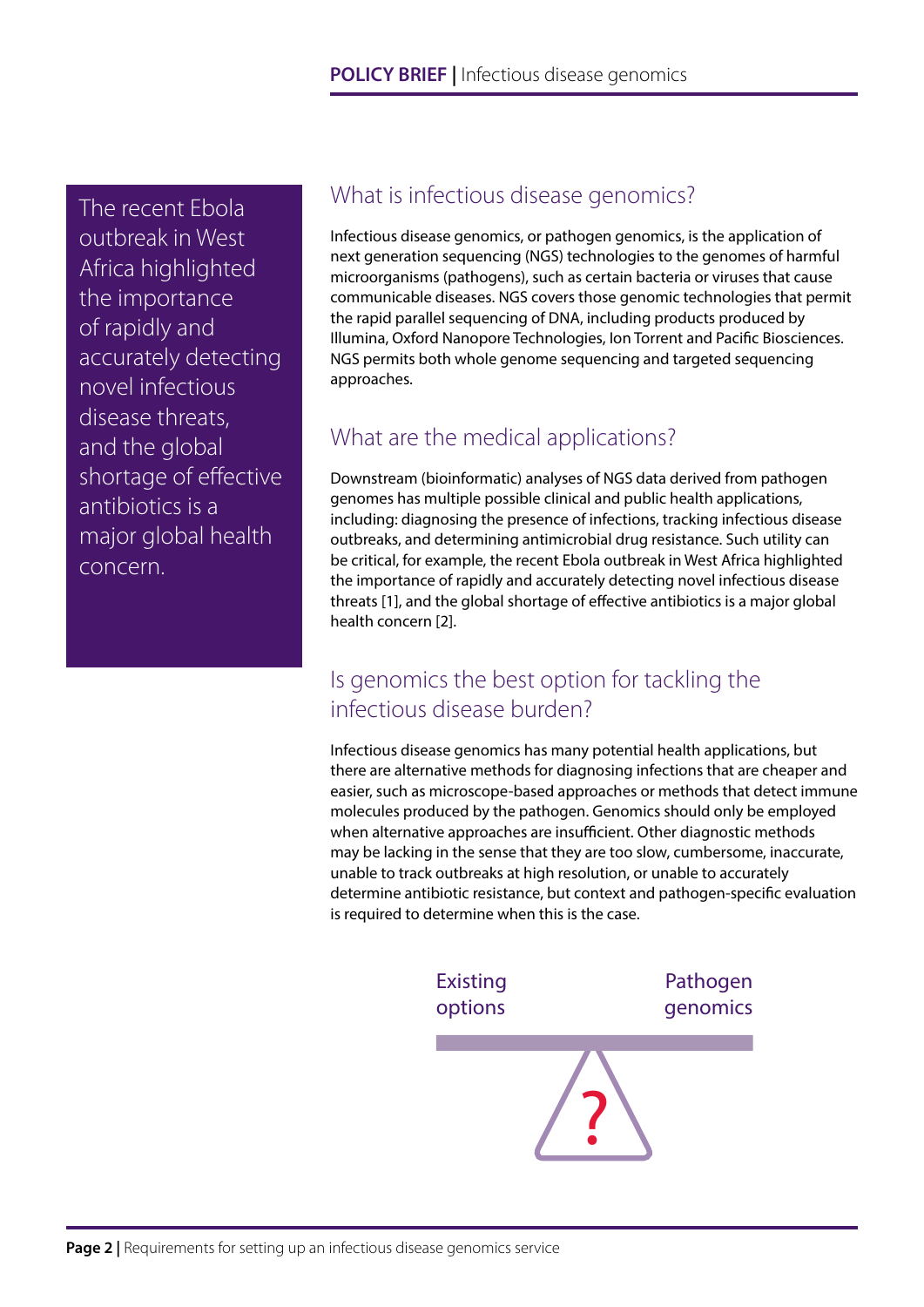

## How to deliver an effective, efficient and safe infectious disease genomics services?

There are multiple general health system requirements for setting-up and maintaining a successful infectious disease genomics service at a national or regional level. Some of these features are listed below, drawing on **[recommendations](http://www.phgfoundation.org/roadmap)** from a recent PHG Foundation strategic **[review](http://www.phgfoundation.org/file/16848/)** for implementing clinical and public health infectious disease genomics into the UK health service.

#### **Data generation**

Technologies to obtain clinical samples, extract DNA and prepare it for sequencing, and NGS machines, along with staff to operate the equipment.

#### **Data processing**

Computational resources and informatics infrastructure for data analysis and storage, and training of bioinformatics workforce with appropriate quantitative analytic skills (R26, R28, R27, R29).

#### **Data access**

Mechanisms to put curated raw sequence data with minimal metadata in the public domain and to securely and accessibly share sensitive data with relevant scientists and clinicians (R17, R18, R19, R20, R23, R24, R25, R34).

#### **Defined standards**

Standards, ideally applied at a national or international level, for the quality and format of data, in addition to minimum standards and benchmarks for methods, and standardised descriptive genomic, clinical and epidemiological terms and nomenclature (R30, R31, R32).

#### **Service configuration**

Defined pathways for each test from sequencing to clinical reporting and mechanisms to prioritise developments in laboratories that already provide extensive microbiology services, initially due to economies of scale, while also ensuring equity of access to services (R3, R4, R6).

#### **Service evaluation**

Mechanisms to evaluate (and ultimately accredit) the validity and utility of the service and each type of test, and health economic analyses to evaluate costeffectiveness (R7, R8, R9, R35).

#### **Strategic collaboration**

Mechanisms to encourage human, animal and environmental health agencies, in addition to private sector stakeholders, to work together in a coordinated collaborative framework (R1, R12, R15).